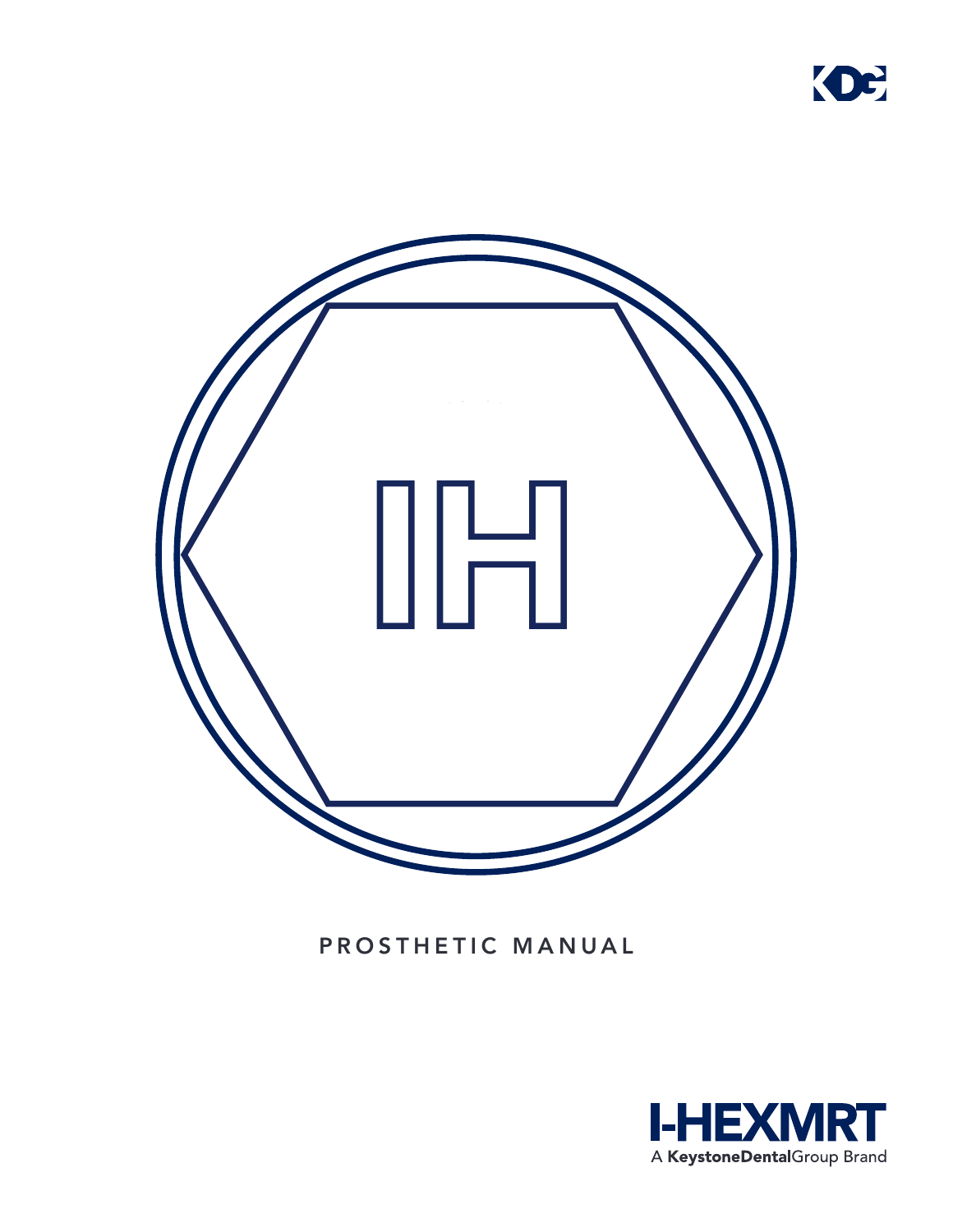



# Introduction & Characteristics

| Design Features                      |   |
|--------------------------------------|---|
| Dimensions                           | 5 |
| Treatment Planning                   | 5 |
| Healing Abutments                    |   |
| Torque Wrench Procedure              |   |
| Cleaning and Sterilization Procedure |   |
|                                      |   |

# Restorative Options

| <b>Cement-Retained Restorations</b> |    |
|-------------------------------------|----|
| <b>Screw-Retained Restorations</b>  | 10 |

# Impression Techniques

| Impression Techniques                            | 11 |
|--------------------------------------------------|----|
| Open Tray (Direct) Impression Post Technique     | 12 |
| Closed Tray (Indirect) Impression Post Technique | 12 |
| Laboratory Cast Fabrication                      | 13 |

# Temporization Procedures

Screw-Retained Temporization 14

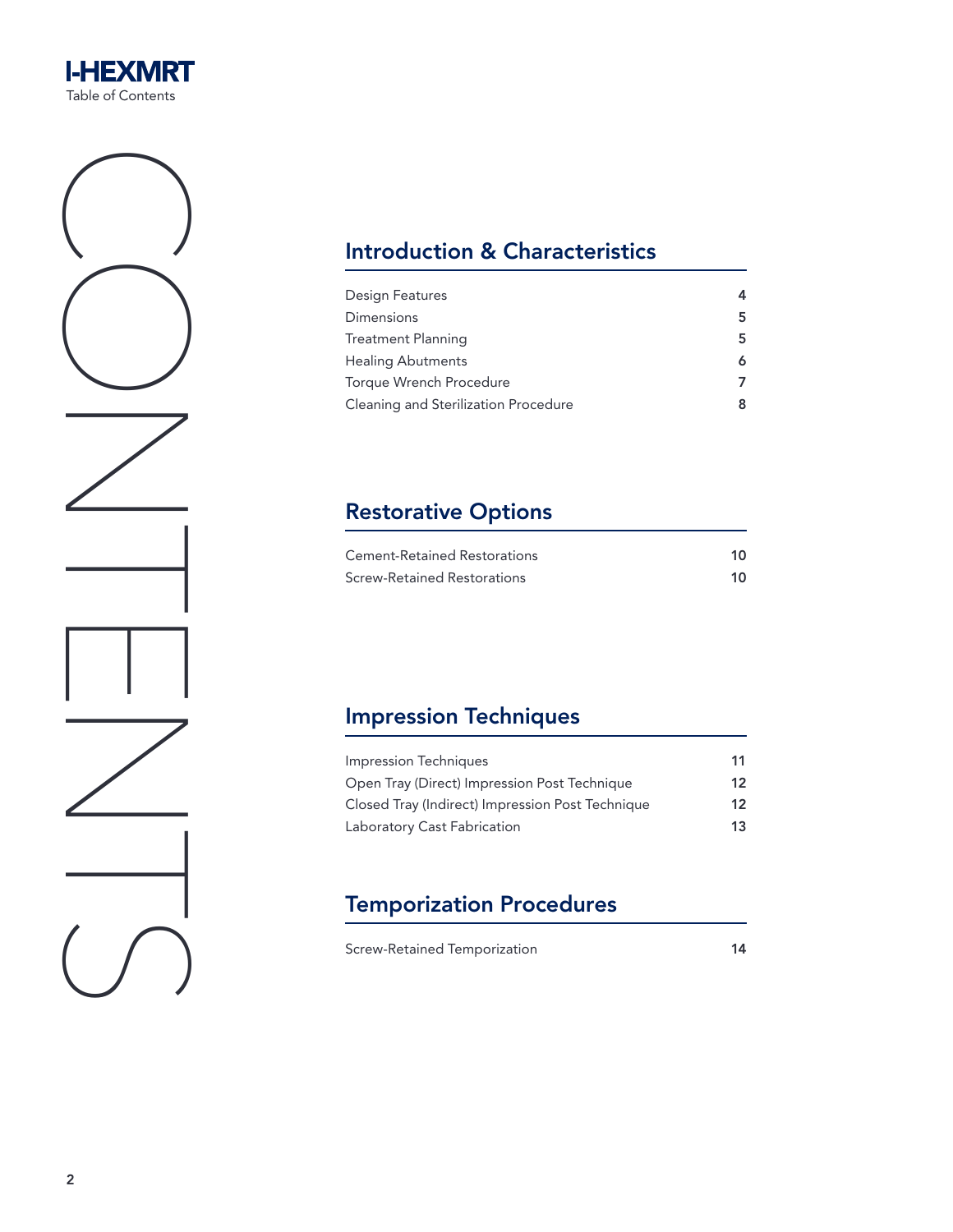

# Cement-Retained Restorations

| Ti Abutment                                                    | 15 |
|----------------------------------------------------------------|----|
| a. Lab Preparation of the Ti Abutment                          | 16 |
| b. Chairside Preparation and Temporization by the Clinician 17 |    |

# Digital Techniques

Digital Techniques 19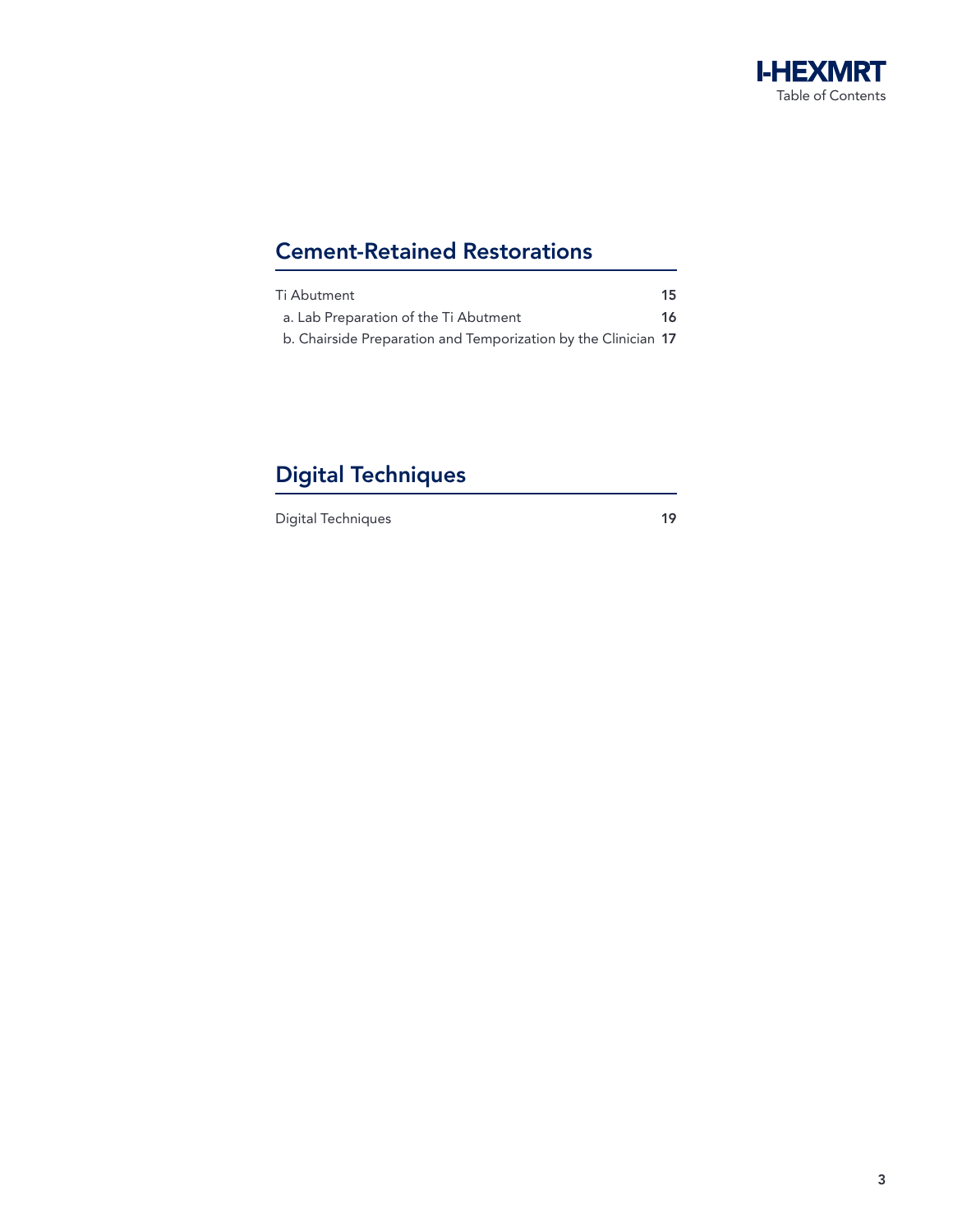

# INTRODUCTION & CHARACTERISTICS



# Introduction

This manual serves as a reference to aid clinicians and dental technicians in restorative procedures for Keystone Dental's Internal Hex connection implants and prosthetic components. It is not intended to describe the methods or procedures for diagnosis, treatment planning, placement or restoration; nor does it replace clinical training or clinical judgment regarding the needs of each patient.

Keystone Dental recommends appropriate training as a prerequisite for the placement/restoration of implants and associated treatment. The procedures described within this manual reflect idealized patient presentations with conditions adequate for commencement of the restorative phase of treatment. No attempt has been made to cover the wide range of actual patient conditions which may adversely affect prosthetic outcomes.

# Design Features

I-HEXMRT™ Implants share the same 3.0 mm Internal Hex connection with three different prosthetic tables. The Internal Hex connection utilizes the same screw for all three platforms.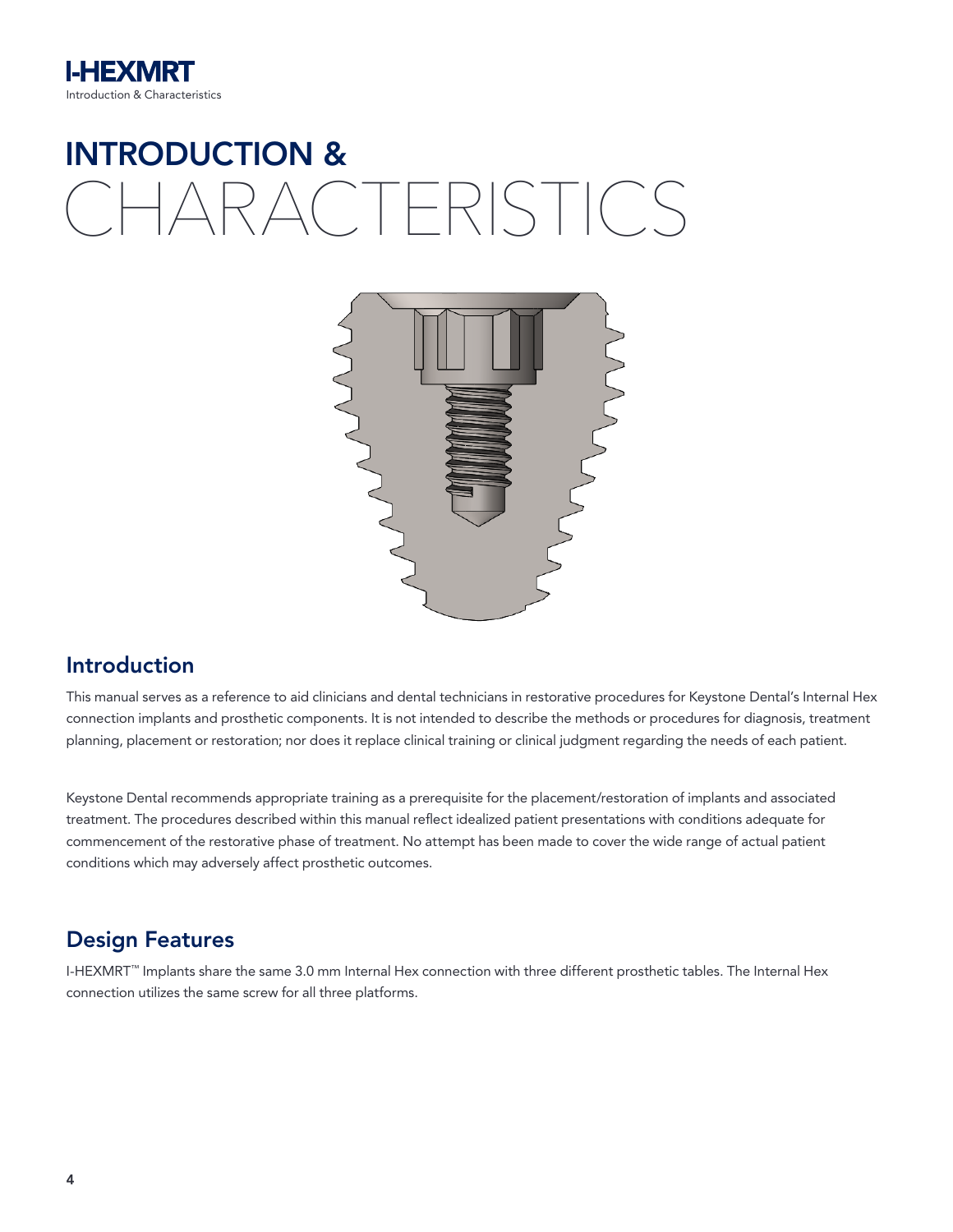

# **Dimensions**

The Internal Hex connection of I-HEXMRT™ is 3.0 mm in diameter with platforms of 5.7 mm for the Ø 7.0 mm implant, 6.5 mm for the Ø 8.0 mm implant, and 7.5 mm for the Ø 9.0 mm implant.



Identifies all 7.0 flare prosthetic components that will mate with the Ø 7.0 mm implants. Ø 7.0 mm implants are available in lengths of 7.0, 9.0 & 11.0 mm.



**4.1 5.0 4.1 5.0** Identifies all 8.0 & 9.0 flare prosthetic components that will mate with the Ø 8.0 and 9.0 mm implants. Ø 8.0 mm implants are available in lengths of 7.0, 9.0 & 11.0 mm.



**4.1 5.0** Identifies all 8.0 & 9.0 flare prosthetic components that will mate with the Ø 8.0 and 9.0 mm implants. Ø 9.0 mm implants are available in lengths of 7.0, 9.0 & 11.0 mm.

**4.1 5.0** For specifics on implant lengths please refer to the Keystone Dental Product Catalogs. All products may not be available in all **4.1 5.0** markets.

# Treatment Planning

Successful treatment requires the coordinated efforts of the implanting surgeon, the restorative dentist, and the dental technician. A pre-surgical treatment option discussion between these individuals helps to determine the appropriate restorative strategy and adds balance between the surgical objectives and esthetics, phonetics, and function of the final prosthesis. In addition, this coordinated approach ensures that treatment is complete, there is no omission of important technical considerations, such as the use of a surgical guide for implant positioning, and that the biomechanics of the final prosthesis are maintained.

### DIAGNOSTIC CASTS

Mounted study casts and a diagnostic wax-up are the foundation for determining implant location. The implanting surgeon, the restoring dentist, and the dental technician should work together to produce diagnostic wax-ups and a surgical guide.

### SURGICAL GUIDES

A surgical guide is used to indicate practical boundaries for the placement of implants and may prevent them from being placed too buccal/lingually or mesial/distally. This process helps to ensure functional placement of implants and esthetic results. The implanting surgeon should communicate to the dental technician any conditions that may affect guide design (e.g., the type of incision that will be used, expected reflection of tissue, etc.) The designed surgical guide also provides information relating to ideal tooth shape and supporting bone structures that may have been lost.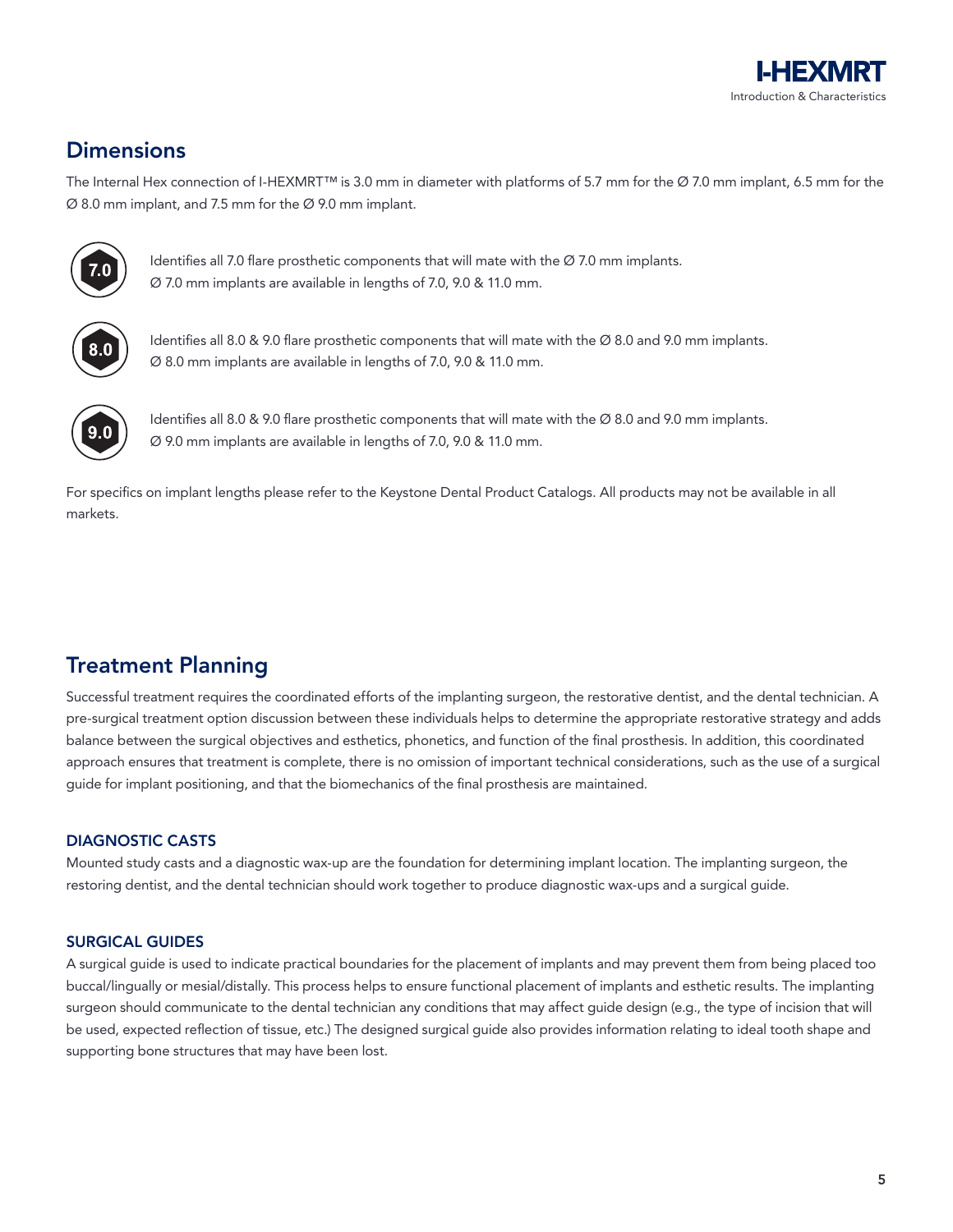**I-HEXMRT** Introduction & Characteristics

# Healing Abutments

The healing abutment is a one-piece component, designed to support optimal esthetic results. This abutment is used for soft tissue contouring during the healing phase and can be used for both one- and two-stage surgeries.

## INTENDED APPLICATIONS

- For all positions in the mouth
- For intermediate use only

## RECOMMENDED TORQUE – 10 Ncm

The healing abutment is laser etched with numbers to identify implant diameter, contour and height of the healing abutment.



Ø 7.0

Identifies the diameter of the implant





5.0 mm Identifies the height of the healing abutment

7.0 mm Identifies the flare of the healing abutment



Healing Abutment

| <b>Implant Diameter</b> | <b>Available Flares</b> |
|-------------------------|-------------------------|
| $\varnothing$ 7.0       | $6.0, 7.0$ mm           |
| $\varnothing$ 8.0       | 8.0, 9.0 mm             |
| $\varnothing$ 9.0       | 8.0, 9.0 mm             |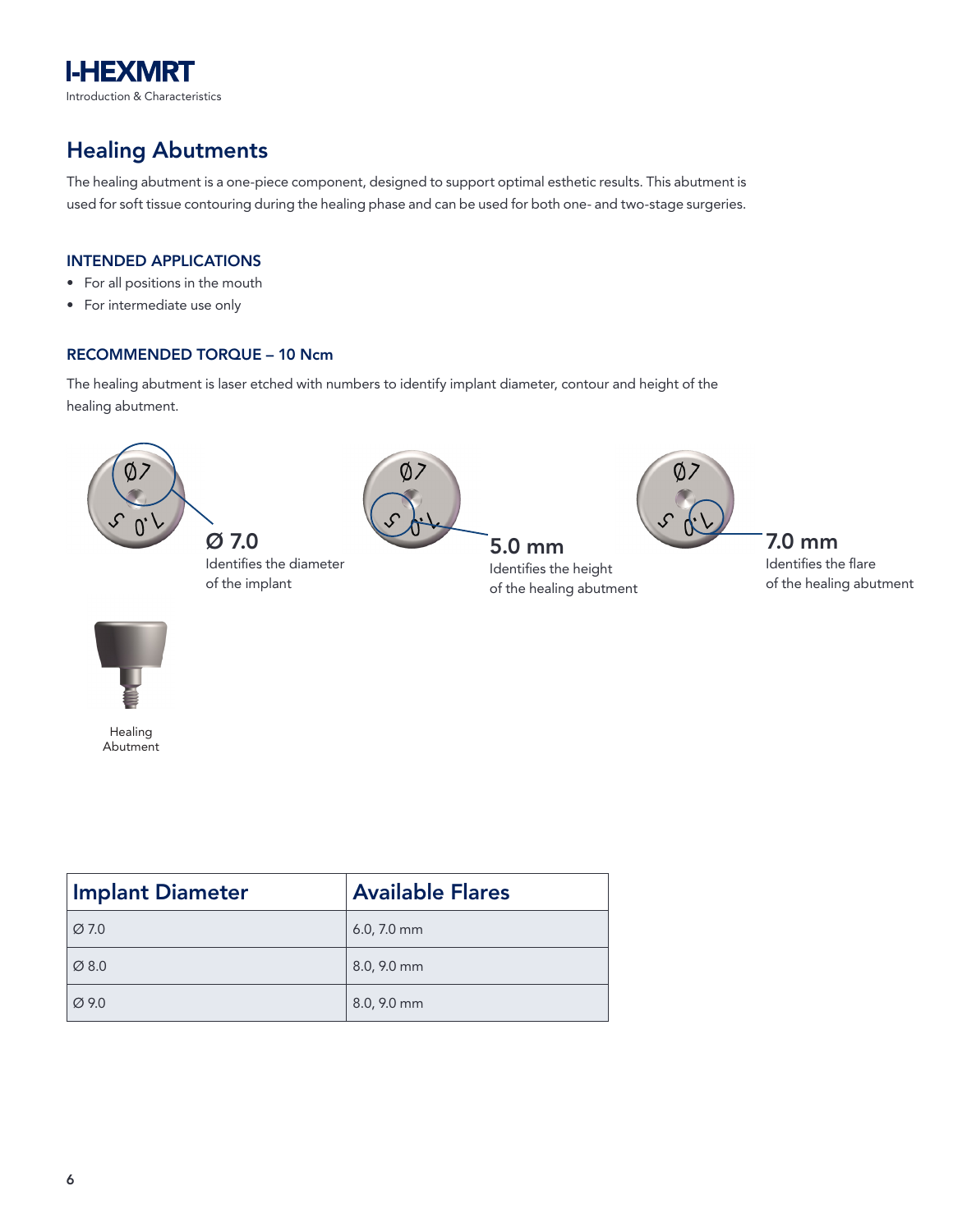

# Torque Wrench Procedure

The measurement of torque is extremely important in the success of restorative procedures. All Internal Hex final abutment screws have a recommended torque of 30 Ncm. To assure proper torque is applied, set the wrench to the desired value by turning the torque meter dial until the desired torque value is shown in the window on the handle of the torque wrench. Align the marking on the torque meter dial with the markings on either side of the window. To apply torque to the abutment screw, turn the wrench slowly in a clockwise direction.

NOTE: The word "IN" should appear on the top of the wrench when turning in a clockwise direction.

Continue turning until the wrench "slips." When the wrench slips a clicking sound is heard and tension is released on the torque wrench. This indicates that the pre-set torque value has been reached and assures that the proper torque value has been delivered.

For additional information and cleaning/sterilization instructions, please refer to the Surgical Ratchet/Torque Wrench Instructions For Use.

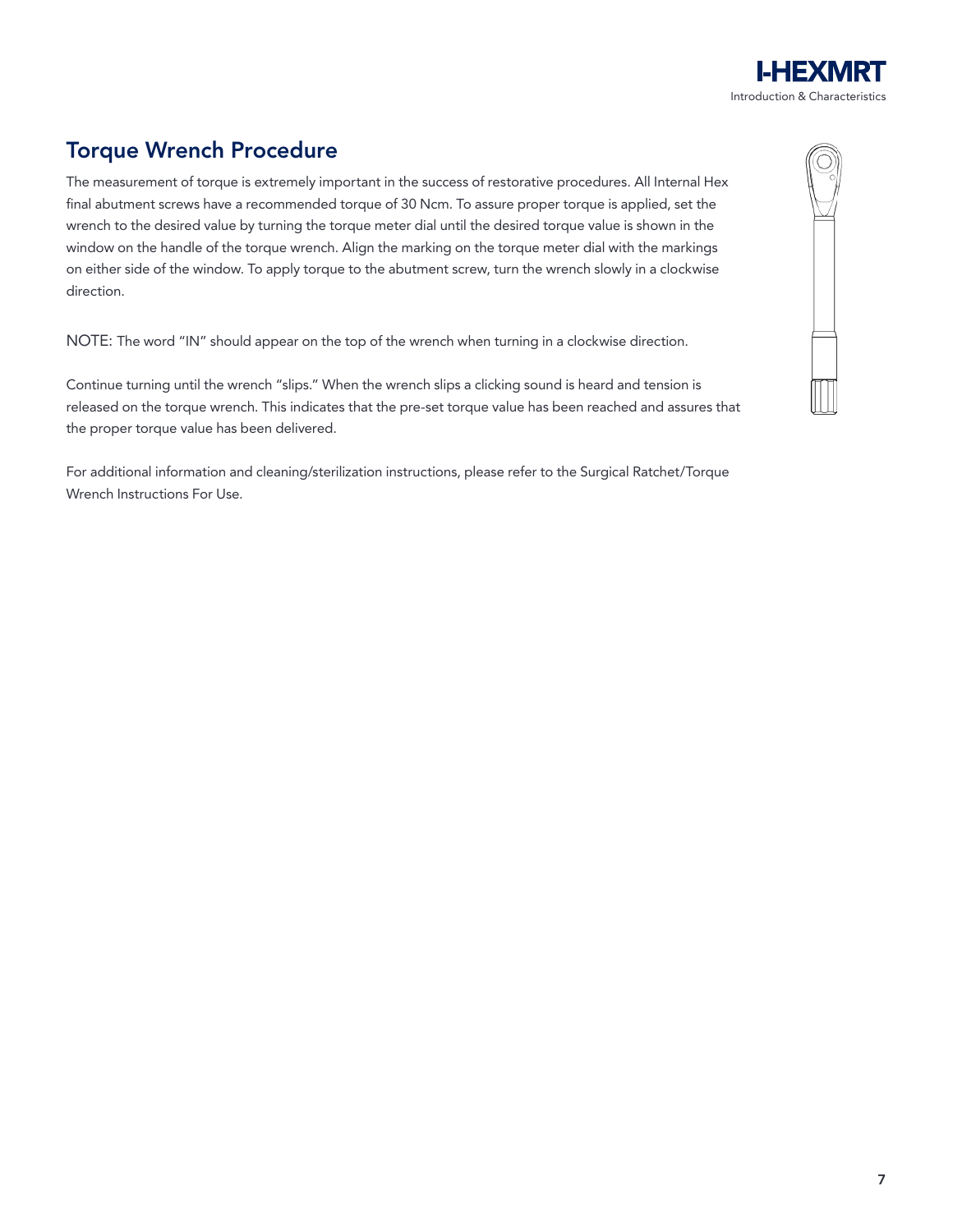

# Cleaning and Sterilization Procedure

Certain prosthetic components are provided in sterile, gamma irradiated packaging. Before installation or use, non-sterile abutments and instruments must undergo a cleaning and sterilization procedure. Automated washers should not be used as it may reduce the life of the instruments. This procedure should preferably take place in an ultrasonic unit with a mixture of dishwashing detergent and water.

For sterilization procedures, follow the instructions below:

| <b>Abutments &amp; Instruments</b> | Sterilization Procedure                                                                                                                                                                                      |
|------------------------------------|--------------------------------------------------------------------------------------------------------------------------------------------------------------------------------------------------------------|
| Prosthetic Instrumentation         | <b>Steam Sterilization Gravity Cycle:</b><br>134°C (~273°F) 20-minute exposure / 40-minute dry time<br><b>Steam Sterilization Pre-Vacuum Cycle:</b><br>134°C (~273°F) 4-minute exposure / 40-minute dry time |
| Ti Temporary Abutment              |                                                                                                                                                                                                              |
| Healing Abutment                   |                                                                                                                                                                                                              |
| <b>Impression Posts</b>            |                                                                                                                                                                                                              |
| Ti Abutment                        | Not required. Sterile when delivered.                                                                                                                                                                        |
| <b>Cover Screw</b>                 |                                                                                                                                                                                                              |
| <b>Final Abutment Screw</b>        |                                                                                                                                                                                                              |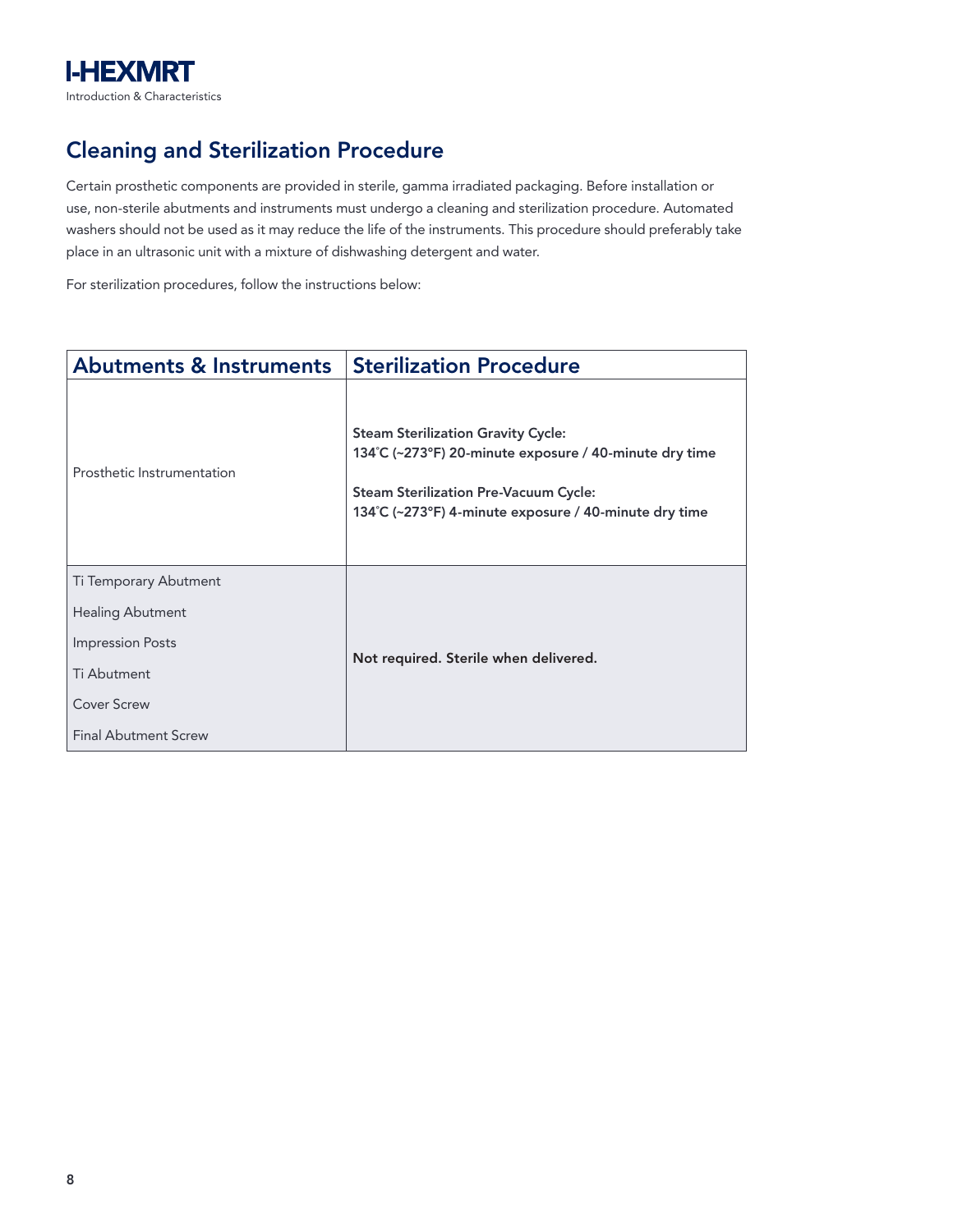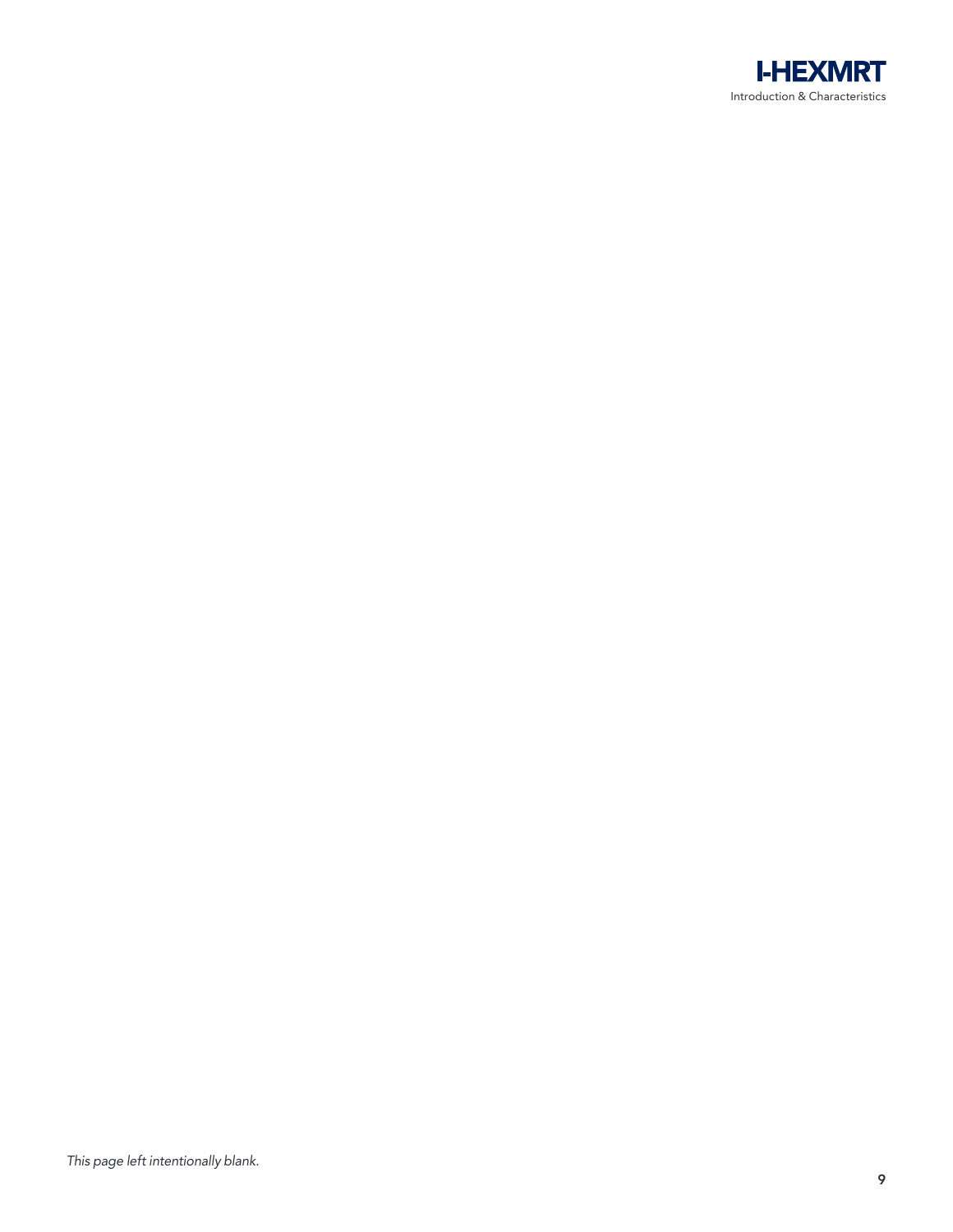# RESTORATIVE OPTIONS

# Screw-Retained Restorations

Screw-retained restorations are indicated when inter-arch space is limited and/or a screw-retained restoration is planned. In this application, the abutment and restoration are all one piece, seated on the implant, and retained by a screw that enters through the occlusal surface of the prosthesis.

#### INTENDED APPLICATIONS

- Single implant restorations.
- Fully or partially edentulous arch.
- Posterior molar positions.

#### ADVANTAGES

Restorative Options

**LHEXMRT** 

- Ease of retrievability for hygiene maintenance.
- Minimal inter-arch space is required.

#### DISADVANTAGES

- Splinted restorations on implants with divergent angles greater than 10°.
- Screw holes for wider implants may be highly unesthetic.

# Cement-Retained Restorations

Cement-retained implant restorations are very similar to traditional crown and bridge restorations. An abutment is prepared and is screwed onto the implant. The screw access hole is protected for retrieval of the abutment, if necessary. The restoration is cemented to the prepared abutment.

### INTENDED APPLICATIONS

- Single implant restorations.
- Fully or partially edentulous arch.
- Posterior molar positions.

### ADVANTAGES

- Use of conventional crown and bridge techniques.
- Maintaining of optimum occlusal integrity by the intact occlusal surface of the cement-retained restoration.
- Flexibility to achieve optimal esthetics.

### **DISADVANTAGES**

• Difficulty in retrieving the restoration, if necessary.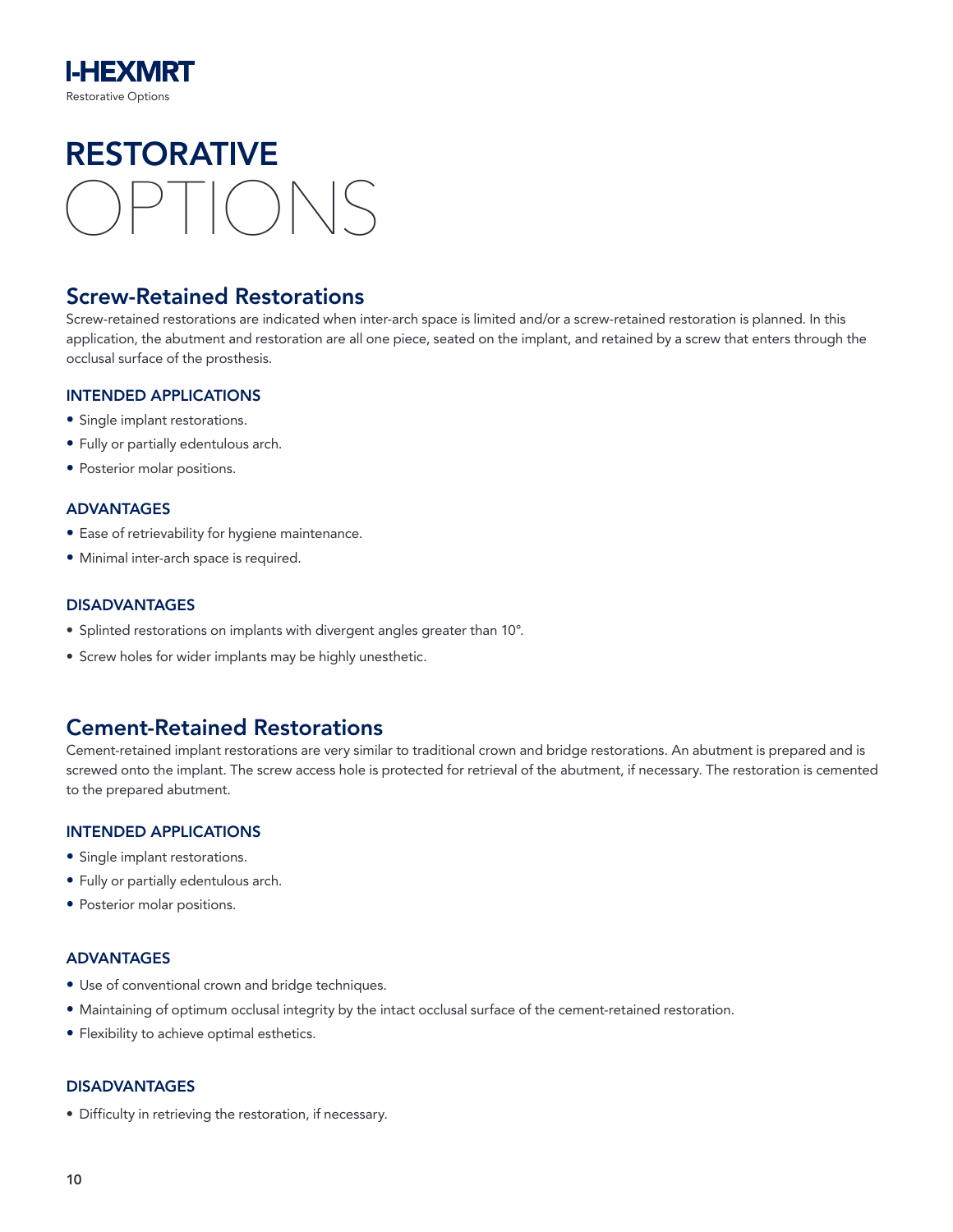

# IMPRESSION TECHNIQUES

# There are two (2) types of impression techniques utilized in implant dentistry:

#### IMPLANT-LEVEL

The healing abutment is removed and an impression post is placed on the implant. An impression is taken to transfer the hex position, angle, contour of the tissue and depth of the implant.

#### ABUTMENT-LEVEL

The healing abutment is removed and an unprepared abutment is seated on the implant in the patient's mouth. An impression post or impression cap is placed onto the abutment. The abutment and abutment screw position are recorded for screw- or cementretained prosthesis.

Implant-level and Abutment-level impressions can be made by either of the following techniques:

- Open Tray (Direct) Pick-up Impression Technique
- Closed Tray (Indirect) Impression Technique

The option chosen is dependent on the treatment plan and the degree of accuracy needed to fabricate the final restoration. The open tray technique is considered more accurate than the closed tray technique and is recommended in multiple-unit restorations. Selection of the proper contour should be consistent with the contour of the healing abutment.

#### OPEN TRAY (DIRECT) PICK UP IMPRESSION POST

This technique requires use of an impression post body and a long screw. The open tray impression post transfers the position of the Internal Hex, angle of the implant, contours of the tissue and depth of the implant in the osteotomy. Open tray impression posts are recommended for use when an impression is made of multiple divergent implants.



Impression Post Body Long Screw



Impression Post Body Short Screw

#### CLOSED TRAY (INDIRECT) IMPRESSION POST

This technique requires use of an impression post body and a short screw. The closed tray impression post transfers the position of the Internal Hex, angle of the implant, contours of the tissue and depth of the implant in the osteotomy. Closed tray impression posts are ideal for use in limited inter-arch space.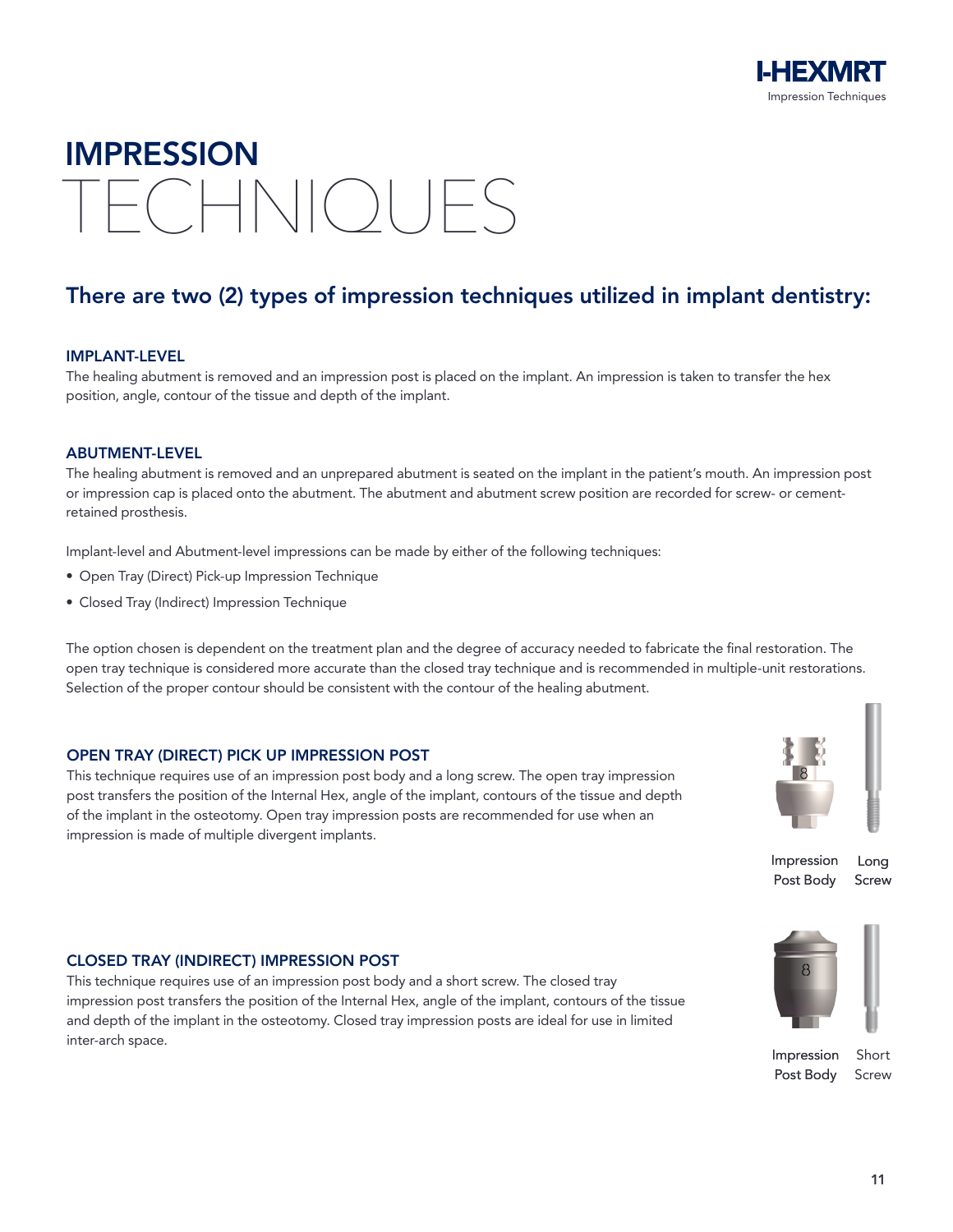

# Procedure For Open Tray (Direct) Pick Up Impression Post Technique

## STEP 1

The healing abutment is removed with the .050 hex driver.

### STEP 2

The impression post is positioned into the internal hex of the implant and fully seated with the .050 hex driver.

NOTE: A radiograph to verify the proper fit between the impression post and implant is recommended.

## STEP 3

It is recommended to locate the screw head to facilitate access after the impression and prevent impression material from obstructing the screw head. A light or medium body impression material is injected around the implant/impression post junction at the gingival aspect. Then the customized impression tray is completely filled with heavy body or putty impression material and fully seated to take the impression.

### STEP 4

Once the impression material has set, the screw of the impression post is loosened and the impression with the impression post is removed. The analog is then attached to the impression post and the impression post/analog assembly, with the retention screw is sent to the laboratory, including an impression of the opposing arch and a proper jaw relation record. The healing abutment is placed onto the implant or a temporary crown is seated.

## STEP 5

Once the dental stone has fully set, remove the long screw and the impression post tray from the cast. At this time, abutment choices are finalized and the restoration fabricated.

For a chairside fabricated temporary crown, place the Ti (Titanium) Temporary Abutment using the .050 hex driver and shorten to the appropriate occlusal scheme. The Final Abutment Screw is torqued at 20 Ncm onto the implant. Then the crown, fabricated chairside or previously provided by the laboratory, is placed.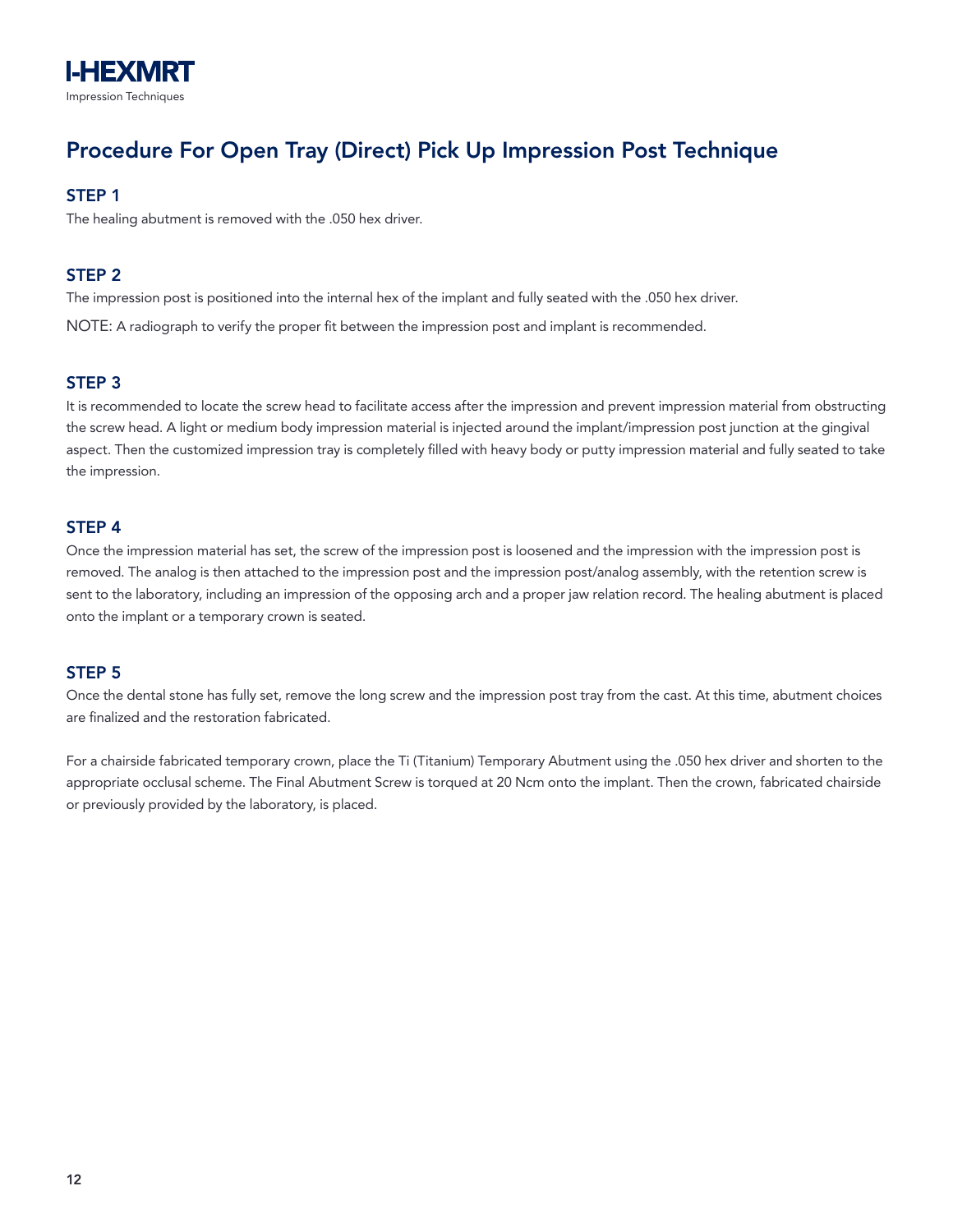

# Procedure For Closed Tray (Indirect) Pick Up Impression Post Technique

### STEP 1

The healing abutment is removed with the .050 hex driver.

### STEP 2

The impression post is positioned into the internal hex of the implant and fully seated with the .050 hex driver. NOTE: A radiograph to verify the proper fit between the impression post and implant is recommended.

### STEP 3

A light or medium body impression material is injected around the implant/impression post junction at the gingival aspect. Then the customized impression tray is completely filled with heavy body or putty impression material and fully seated to take the impression.

### STEP 4

Once the impression material is completely set, the impression tray can be removed leaving the impression post still attached to the implant. The impression post can now be removed and transferred back into the impression. The impression post must be completely seated with the correct orientation, preferably under magnification. The impression with the impression post/analog assembly and screw is sent to the laboratory, including an impression of the opposing arch and a proper jaw relation record. The healing abutment is placed onto the implant or a temporary crown is seated.

### STEP 5

Once the dental stone has fully set, remove the impression tray and the posts from the cast. At this time, abutment choices are finalized and the restoration is fabricated. For a chairside fabricated temporary crown, place Ti (Titanium) Temporary Abutment using the .050 hex driver and shorten to the appropriate occlusal scheme. The Final Abutment Screw is torqued at 20 Ncm onto the implant. Then the crown, fabricated chairside or previously provided by the laboratory, is placed.

# Laboratory Cast Fabrication – Dental Laboratory

### STEP 1

Once the impression, bite, opposing model, shade and instructions have been received by the dental laboratory, inspect the impression for accuracy.

### STEP 2

Please refer to IMPRESSION TECHNIQUES, Open Tray (Direct) Technique or Closed Tray (Indirect) Technique for attaching of implant analog if the clinician did not attach the analog prior to sending the case to the laboratory.

### STEP 3

A soft tissue model is recommended to be made around the implant site.

### STEP 4

Pour a working cast in minimal expansion, high hardness die stone. Articulate according to normal laboratory procedures.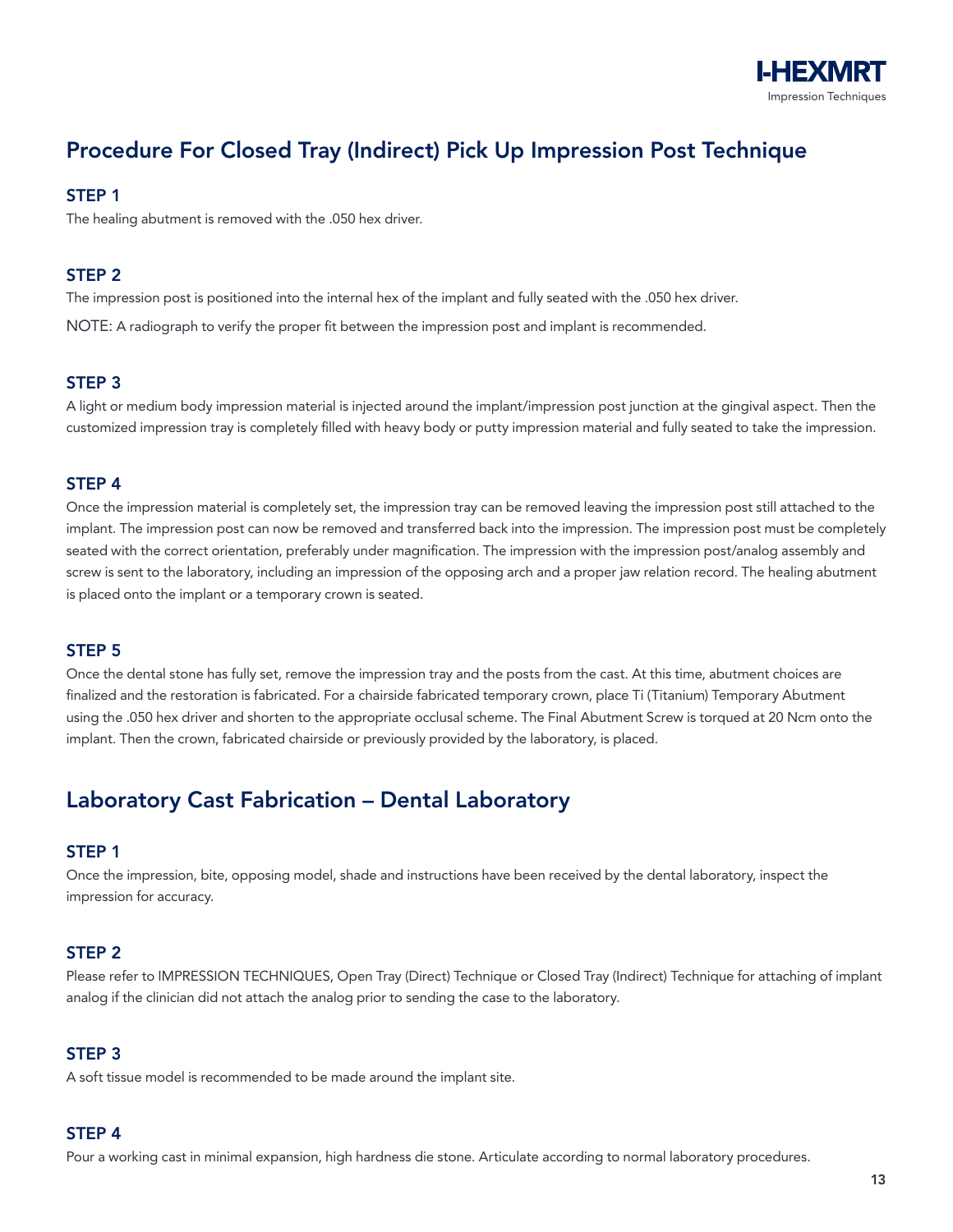The Internal Hex connection offers a temporary abutment for temporization. With this abutment, the acrylic of the Ti (Titanium) Temporary Abutment is mechanically bonded to the metal substructure.

#### INTENDED APPLICATIONS

- Cement- and screw-retained restorations
- Single units or partial and full edentulous restorations

Temporization options are available in locking designs.

• Molar tooth positions

The use of temporary restorations is dependent on the treatment plan, the requirements of the patient and the final restoration planned.

# Screw-Retained Temporization – Chairside

#### STEP 1

Using the master cast, place a denture tooth in the edentulous area and then fabricate a vacuum-formed stent using 0.02 stent material.

#### STEP 2

Place the Ti (Titanium) Temporary Abutment using the .050 hex driver and the final abutment and screw.

#### STEP 3

Prepare the abutment as necessary so there is adequate space for acrylic between the stent and the abutment.

#### STEP 4

Block-out the abutment screw access hole to prevent acrylic from flowing inside.

#### STEP 5

Place the temporary acrylic material of choice into the stent and place the stent over the adjacent teeth. (Follow manufacturer's recommendations for curing times.)

#### STEP 6

Remove the stent and separate it from the acrylic temporary abutment.

#### STEP 7

Remove the temporary restoration using the .050 hex driver and adjust the acrylic for optimum emergence and contour through the tissue, while keeping the bite out of occlusion.

#### STEP 8

Proceed with the final insertion using the .050 hex driver Torque Tip and Torque Wrench and tighten the screw to 20 Ncm.

#### STEP 9

Protect the screw access hole with material of choice and cover the remaining portion of the screw access hole with composite.

Ti Temporary Abutment



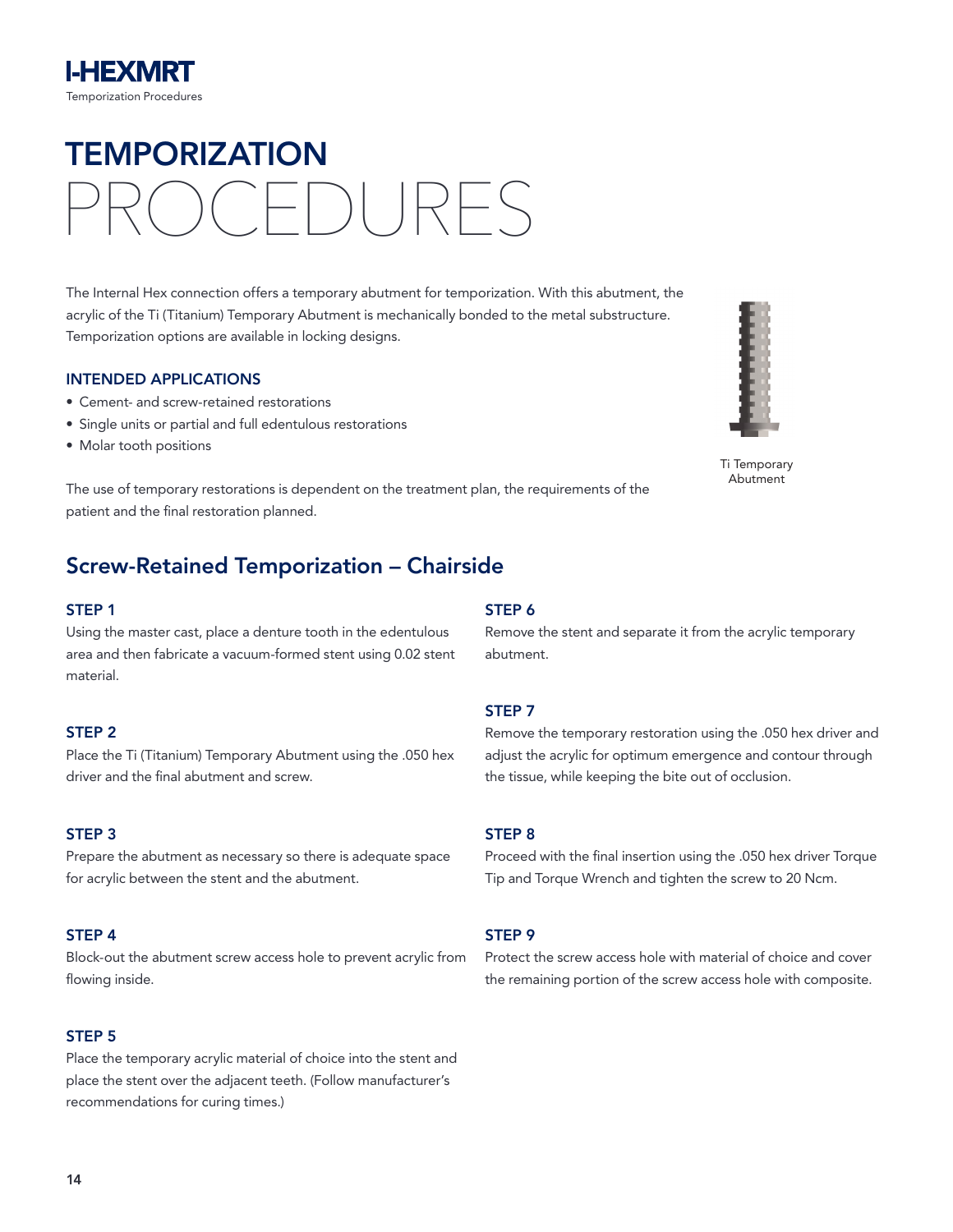# Cement-Retained Temporization Ti Abutment

The Ti Abutment is a pre-machined abutment with anatomical margins that are designed to follow gingival contours. The abutment is held in place in the implant using a final screw that is included with the abutment. The abutment follows traditional prosthodontic cement-retained procedures.

## INTENDED APPLICATIONS

- Single
- Molar tooth positions

### **CONFIGURATIONS**

- Straight
- Cuff heights of 1.0 mm and 3.0 mm

### TECHNICAL CONSIDERATIONS

- A minimum inter-occlusal distance of 4.5 mm plus the restoration thickness is required between the implant prosthetic table and the occlusal plane.
- Torque Recommendations 30 Ncm.

# Esthetic Contour Ti Abutment Tools needed:



## THERE ARE TWO METHODS FOR PREPARATION OF CEMENT-RETAINED TI ABUTMENT:

- An implant level impression is taken; the dental technician prepares the abutment, and sends the abutment and final restoration back to the clinician. See the following section on LAB PREPARATION OF THE TI ABUTMENT.
- Chairside preparation of a cement-retained abutment, see section CHAIRSIDE PREPARATION AND TEMPORIZATION BY THE CLINICIAN.







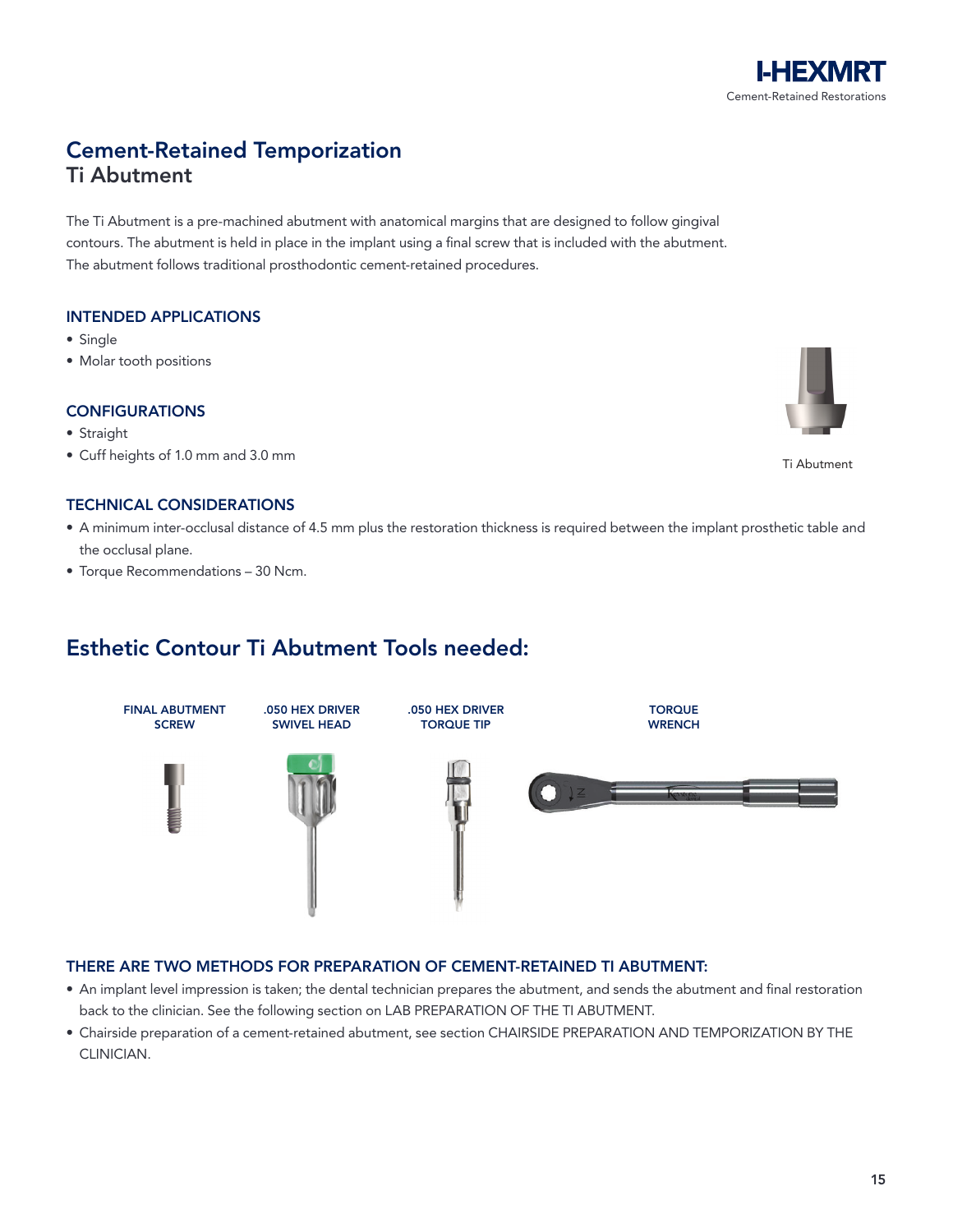

# LAB PREPARATION TI ABUTMENT

# Laboratory Cast Fabrication

#### STEP 1

Pour the soft tissue around the implant analog. When the material has set, pour a stone laboratory cast.

### TI ABUTMENT SELECTION AND MODIFICATION

#### STEP 2

When selecting the proper Ti Abutment cuff height, measure the tissue depth from the top of the implant analog to the height of the soft tissue.

NOTE: For esthetics, the final margin of the Ti Abutment should be 1 - 2 mm below tissue height.

#### STEP 3

Place the Ti Abutment using the abutment screw and the .050 hex driver. Determine if reduction in the height of the abutment and/or the cuff is required. Mark the abutment for the required vertical reduction and gingival contour.

#### STEP 4

Modify the Ti Abutment.

NOTE: To improve stability when adjusting the Ti Abutment, attach an implant analog to the abutment. For single unit cases, it is recommended to mark the buccal of the abutment with a bur mark to assist the clinician with orientation in the mouth. The laboratory may fabricate a "positioning jig" using a pattern resin material. Using the positioning jig, the clinician can transfer the abutment from the master model to the mouth, simplifying the abutment seating procedure.

#### STEP 5

After preparation is complete, block out the top of the screw access hole to prevent wax from flowing into the area.

### COPING FABRICATION

#### STEP 6

Construct and wax the coping following conventional crown and bridge procedures.

#### STEP 7

Sprue, invest and cast following conventional crown and bridge techniques.

#### STEP 8

Divest and finish the coping using conventional crown and bridge techniques.

#### STEP 9

Follow standard laboratory procedures.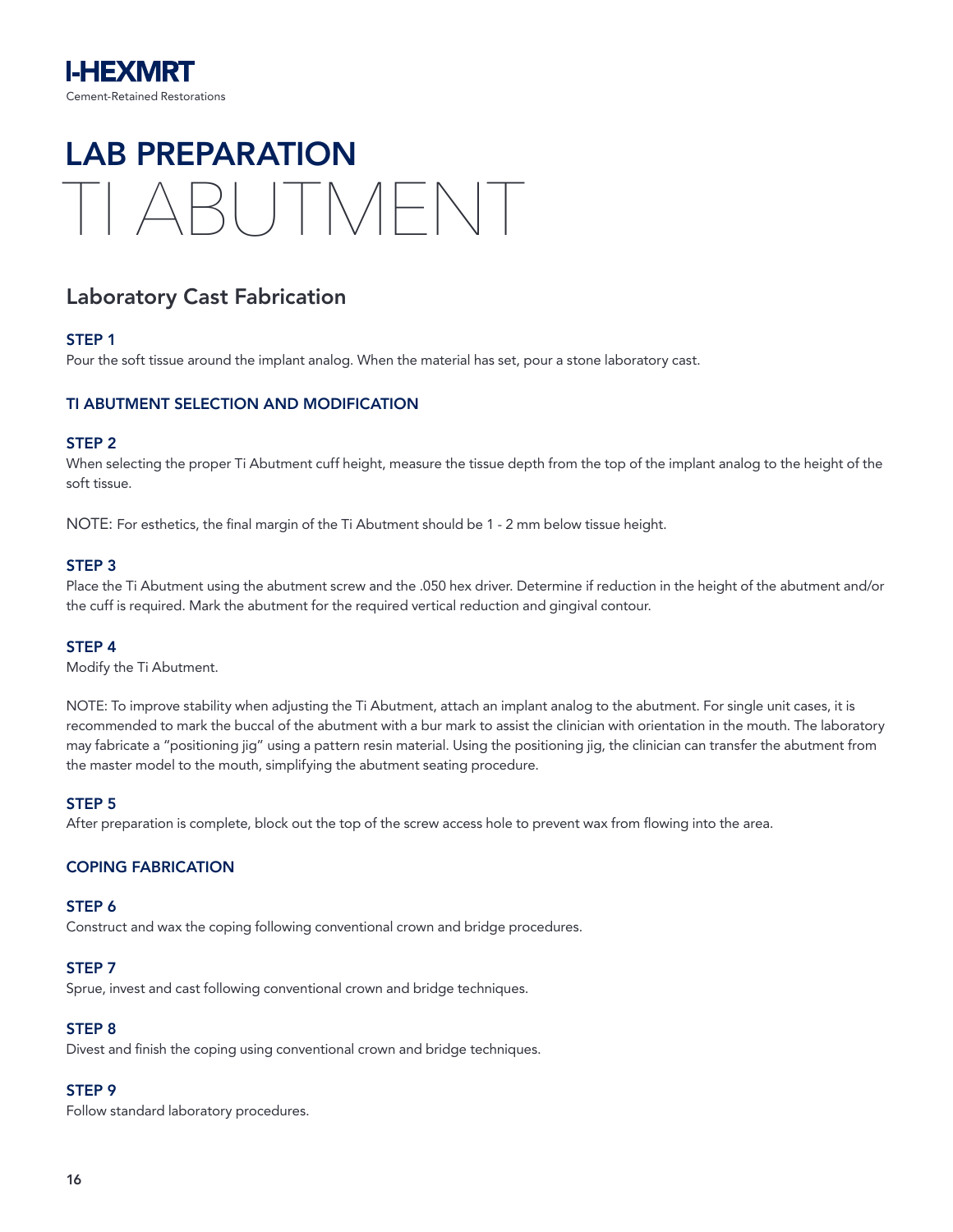

# CLINICAL SECTION Metal Coping Fitting Assessment

## STEP 1

Remove the metal coping from the master model. Before placement in the mouth, note the orientation marks on the model and on the Ti Abutments placed by the dental technician.

### STEP 2

Place the Ti Abutments in the patient's mouth. Verify that the position of the orientation mark is towards the buccal.

### STEP 3

Use the .050 hex driver and the abutment screw to hand tighten the abutments.

### STEP 4

Take a radiograph to verify that the abutments are completely seated.

### STEP 5

Seat the coping and verify that the framework fits passively and completely over the Ti Abutments.

# LABORATORY SECTION

# Porcelain Application

Proceed with porcelain application following standard laboratory procedures.

# CLINICAL SECTION

# Final Insertion

#### STEP 1

After the healing abutment or temporary crown is removed, the Ti Abutment is seated onto the implant by engaging the Abutment Screw with a .050 hex driver. Then a radiograph is taken to ensure proper seating of the abutment. At this point, the .050 hex driver Torque Tip is inserted into the Torque Wrench and the Final Abutment Screw is tightened to 30 Ncm.

NOTE: A radiograph to verify the proper fit between the Ti Abutment and the implant is recommended.

### STEP 2

The crown is placed and occlusion and esthetics are evaluated and adjusted as necessary.

NOTE: It is recommended that the screw access hole be blocked out to protect the screw. At this point, the crown is cemented onto the Ti Abutment. All excess cement must be meticulously removed and the occlusion evaluated once more. The patient is then provided with oral hygiene instructions and a recall appointment is recommended.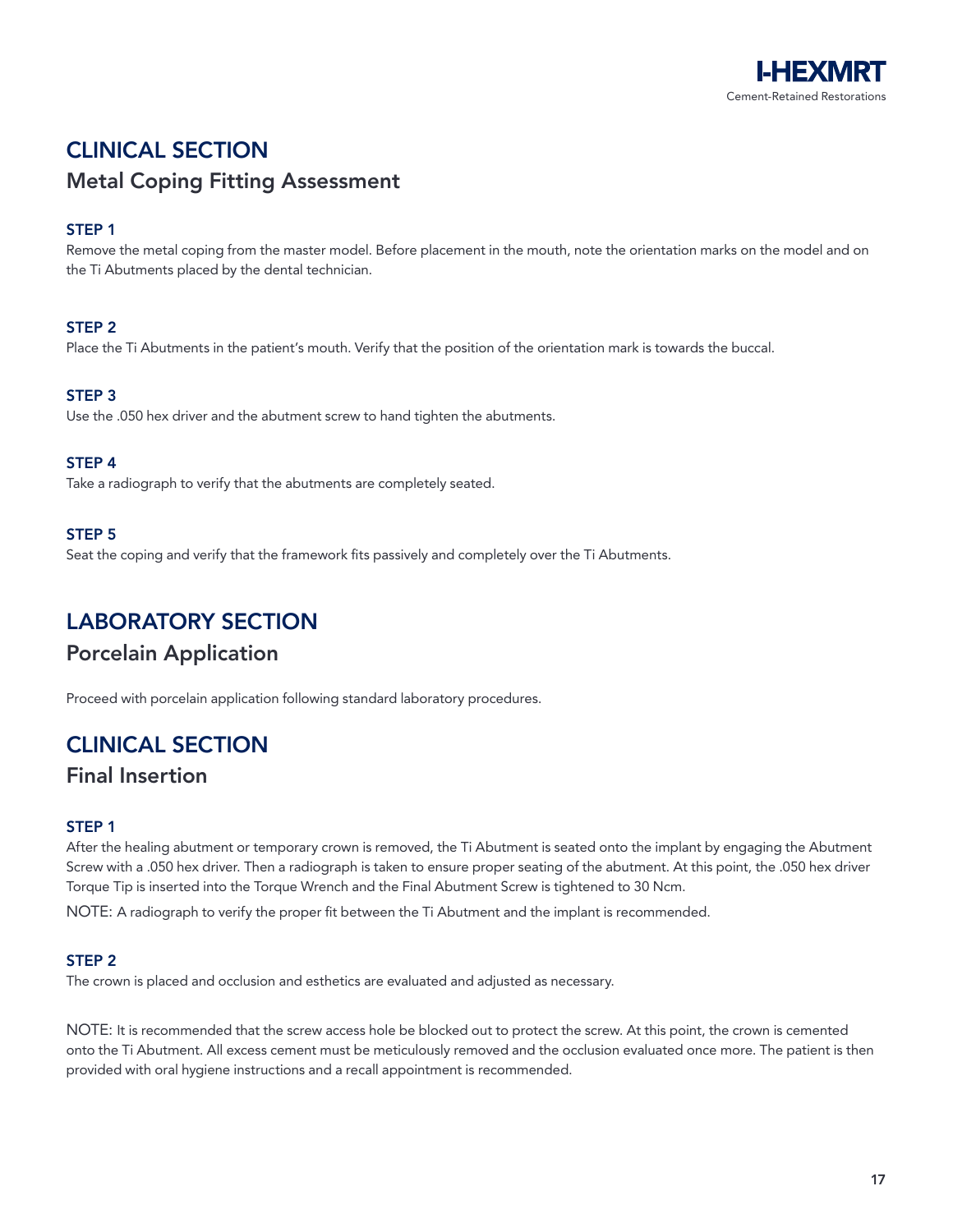

# CHARISIDE PREPARATION AND TEMPORIZATION CLINICIAN

# Chairside Preparation

*NOTE: When intraoral abutment modification is necessary, use copious amounts of irrigation to eliminate excessive heat buildup in the surrounding bone tissue that may compromise the osseointegration of the implant. The I-HEXMRT*™ *Dental Implant System is not intended to be used with angled abutments or to provide an angle/divergence correction.*

### STEP 1

When selecting the proper Ti Abutment cuff height, measure the tissue depth from the top of the implant to the height of the soft tissue.

NOTE: For esthetics, the final margin of the Ti Abutment should be 1 - 2 mm below tissue height.

#### STEP 2

Place the Ti Abutment using the laboratory screw and the .050 hex driver. Determine if reduction in the height of the abutment and/or the cuff is required. Mark the abutment for the required vertical reduction and gingival contour.

### STEP 3

Remove and modify the abutment using carbide burs, cut-off disks or heatless stone wheels. A diamond bur may be used to define the margins. Create a mark to indicate the buccal surface to assist in orientation of the abutment in the mouth. If the flat of the abutment is removed during the preparation, a new anti-rotational feature must be defined on the abutment.

NOTE: To improve abutment stability while adjusting the fit, attach an implant analog to the abutment.

#### STEP 4

Using a .050 hex driver Torque Tip and Torque Wrench, seat the Ti Abutment and apply 30 Ncm of torque to tighten the Final Abutment Screw.

#### STEP 5

Take a radiograph to verify that the abutments are completely seated.

### STEP 6

Place a resilient removable material into the screw access hole to protect the abutment screw.

#### STEP 7

Conventional impression techniques are used for the final restoration. (Always take a full arch impression.) If the margin is subgingival, retraction cord or injectable retraction material may be necessary to expose the prepared margin.

### STEP 8

Prepare a temporary restoration to support the soft tissues based on the contours of the healing abutment. Cement temporary restoration with material of choice.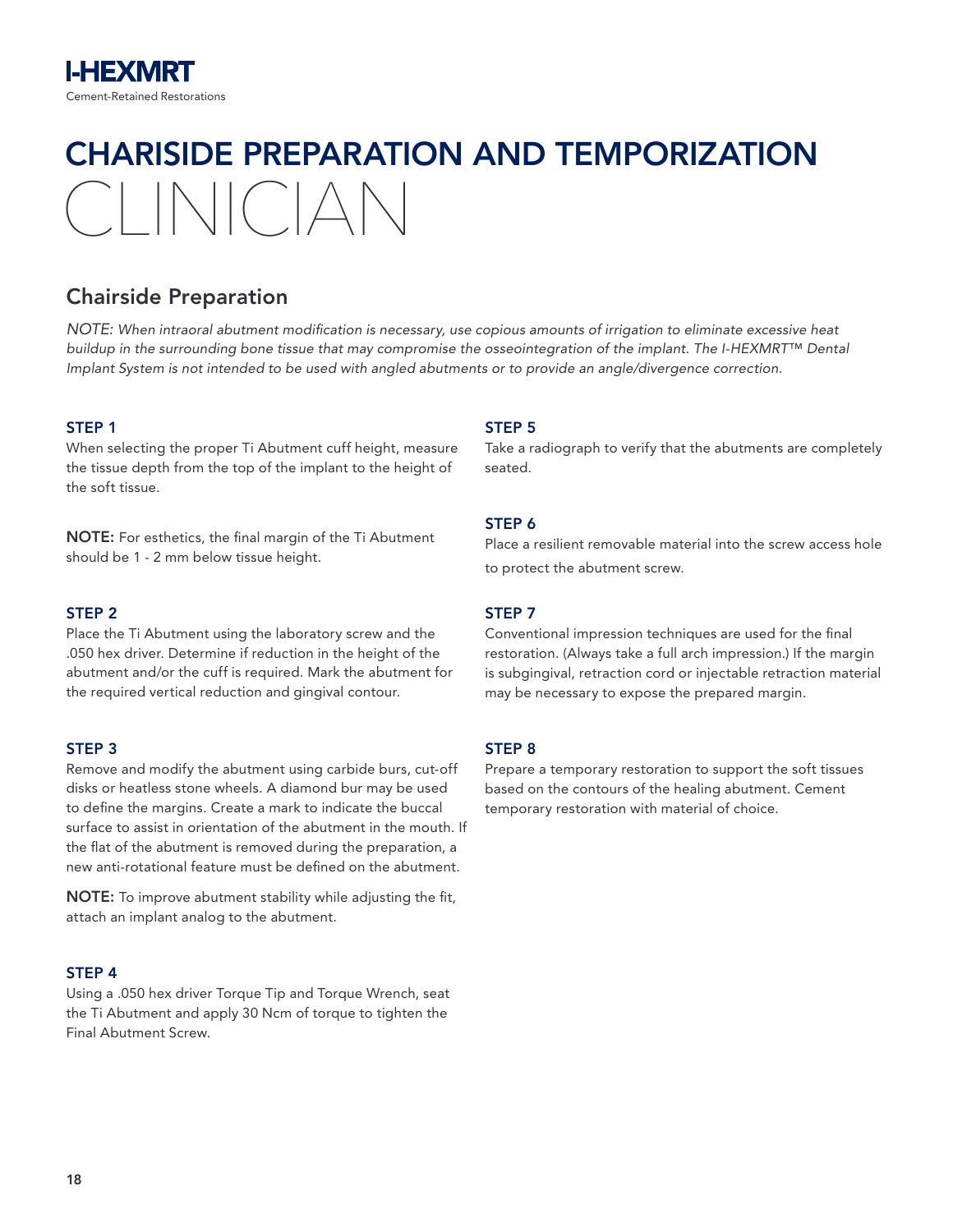

# LABORATORY SECTION

# Fabrication of the Restoration

## STEP 1

Construct and wax the coping following conventional crown and bridge procedures. It is recommended that the buccolingual dimension of the implant final restoration be narrower than that of natural dentition.

### STEP 2

Sprue, invest and cast following conventional crown and bridge techniques.

### STEP 3

Divest and finish the coping using conventional crown and bridge techniques.

## STEP 4

Apply porcelain application following conventional laboratory procedures.

### STEP 5

Disinfect and return the final restoration on the master model to the clinician for final insertion.

# CLINICAL SECTION

# Final Insertion

### STEP 1

The crown is placed and occlusion and esthetics are evaluated and adjusted as necessary.

NOTE: It is recommended that the screw access hole be blocked out to protect the screw. At this point, the crown is cemented onto the Ti Abutment. All excess cement must be meticulously removed and the occlusion evaluated once more. The patient is then provided with oral hygiene instructions and a recall appointment is recommended.

# DIGITAL TECHNIQUES

Digital impressions can also be applied in the restorative phase of implant dentistry. Intra-oral scan bodies have been developed, which allows the use of most intra-oral scanning devices on the market. These scan bodies provide the position and timing to be registered and transferred to a digital model. All the necessary information relative to provisional treatment, opposing arch, and bite registrations, can be captured with intra-oral scanners.

Scans can be done at time of surgery, post-op recheck, or release (GP with an intra-oral scanner may also perform intra-oral scan after release). After scan file goes through the process of scanning, and what the various intra-oral scanner companies require, the digital impression is sent to a laboratory through a Health Insurance Portability and Accountability Act-compliant network. The lab may choose to send the entire case to the milling center for fabrication at this point but may choose to design the abutment and crown themselves and send the digital file.

Once the milled abutment is complete from the milling center and returned to the laboratory, the lab will finish the final restoration.